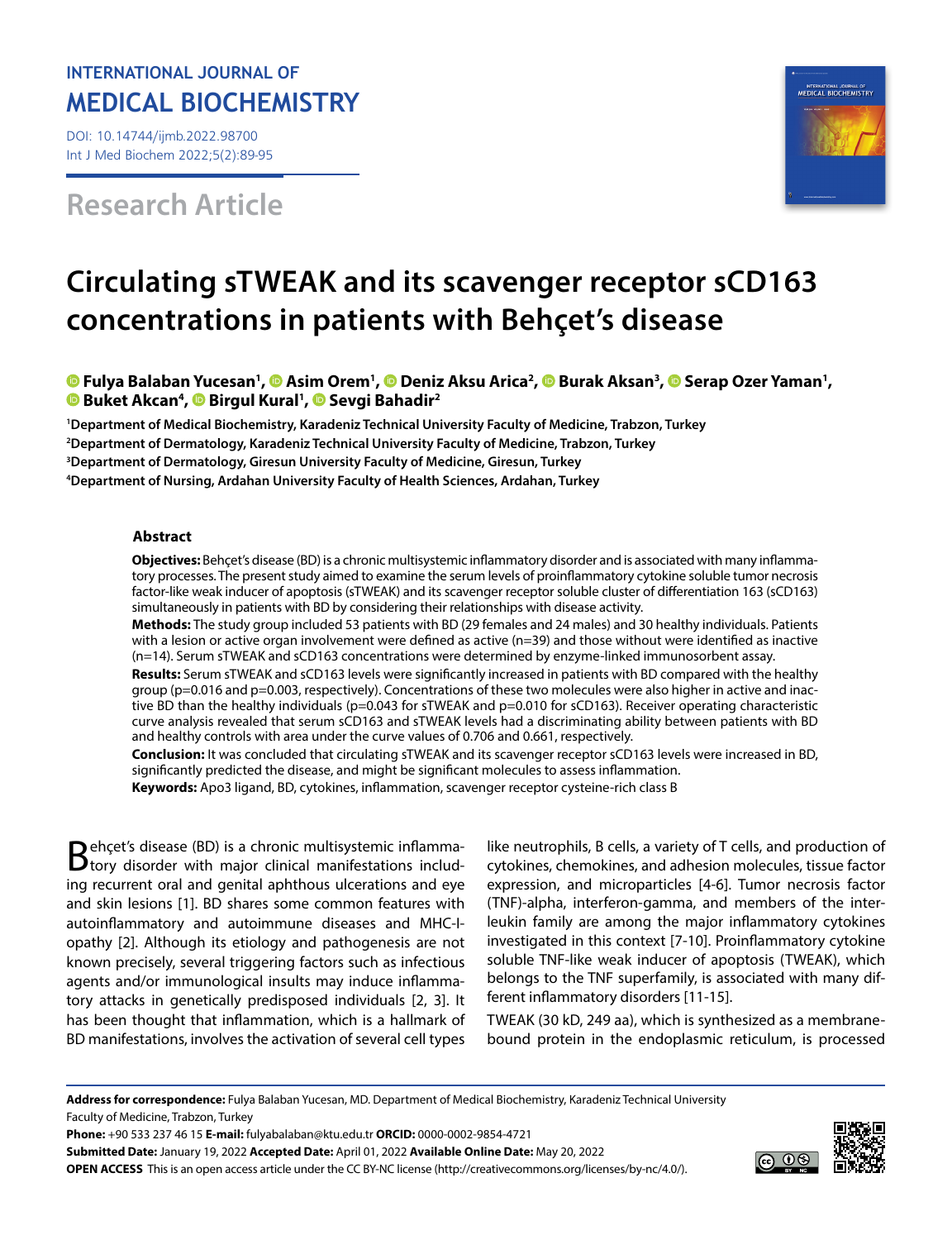with a furin protease found in the trans-golgi transmission network and transforms into small soluble fragment sTWEAK (18 kD, 156 aa) [16, 17]. TWEAK binding to its first characterized receptor Fn14 activates different signaling pathways and stimulates many biological responses [18]. TWEAK is expressed widely in many tissues [19] and performs many different functions depending on the cell types including stimulation of cell proliferation, differentiation, migration, growth, apoptosis, proangiogenic activity, and induction of proinflammatory cytokines [17, 19]. When TWEAK binding to Fn14 induces a proinflammatory response by activating the nuclear factor kappa B (NF- $\kappa$ B) signal transduction system [20, 21]. Circulating sTWEAK concentrations have been determined for approximately the past 15 years, and it has been suggested that sTWEAK concentrations can be used as a novel biomarker in a wide variety of diseases [13-15, 22-28].

Cluster of differentiation 163 (CD163), a member of the scavenger receptor cysteine-rich family class B, is found on the surface of the cells of the monocyte-macrophage lineage and is another recently identified receptor for TWEAK [29-33]. It has been demonstrated that protein-protein interaction occurs between TWEAK and CD163 on the human monocyte cell surface [33]. It has been proposed that CD163 either acts as a TWEAK scavenger in pathological conditions or serves as an alternate receptor for TWEAK in cells lacking Fn14/TweakR [33]. The extracellular domain of transmembrane glycoprotein CD163 is converted by ectodomain shedding to soluble form (sCD163), which is a normal constituent of plasma, and sCD163 is present in plasma and other tissue fluids [34]. There are studies showing that serum and other body fluid concentrations of sCD163 can be used as biomarkers for pathological conditions characterized by excessive macrophage expression and activation, cancer, infectious, acute, chronic inflammatory conditions, metabolic syndrome, type 2 diabetes, coronary artery disease, atherosclerosis, and many others as reviewed in the literature [34-36].

Upon the identification of CD163 as a TWEAK scavenger receptor, TWEAK/CD163 axis has also gained importance in addition to the TWEAK/Fn14 axis in the pathogenesis of diseases. In addition, the relationship of sCD163 with sTWEAK levels can be considered a potential biomarker of inflammatory activation. Therefore, it has been thought that it would be beneficial to evaluate the serum concentrations of soluble forms of TWEAK and CD163 molecules simultaneously [37-40].

In view of the above-mentioned data, we hypothesized that the concentrations of sTWEAK and/or sCD163 could be a marker of inflammation in BD. As far as we know, there have been no studies that examine the soluble form of TWEAK and CD163 together in BD for this purpose. Therefore, it was aimed to examine the serum levels of sTWEAK and sCD163 in patients with BD and also to evaluate the relationship between the levels of these two molecules and the clinical activity of BD.

#### 90 Int J Med Biochem

#### **Materials and Methods**

The study group included 53 patients with BD who applied to the outpatient clinic of Karadeniz Technical University Faculty of Medicine, Department of Dermatology, and 30 sex- and agematched healthy individuals. Patients were diagnosed with BD according to the criteria of the International Study Group for Behçet's Disease [41]. The activity status of the disease in our study was evaluated using BD current activity form [42] and having at least one mucocutaneous lesion or an active organ involvement at the time of blood collection. Patients without mucocutaneous lesion or systemic complaints were identified as inactive (n=14), while those with lesion or active organ involvement were defined as active (n=39). Chronic diseases, clinical infections, and using any medication were accepted as the exclusion criteria for the healthy control group. The study protocol was approved by the Karadeniz Technical University Faculty of Medicine Scientific Researches Ethics Committee (Submission number; 2011/7, approval date; October 10, 2011) and was in accordance with the Declaration of Helsinki. Written informed consent was obtained from all participants before their participation in the study.

Blood samples were obtained from both BD and control groups, and serum samples were separated. Then, centrifugation was done at 3000 rpm for 10 min and stored at -80°C until further analysis. Serum C-reactive protein (CRP) levels were assigned by latex-enhanced immunonephelometric method on Siemens Dade Behring, BN II nephelometer (Marburg, Germany). CBC was detected using the automatic blood counting device Beckman Coulter STKS (Brea, CA, USA). The levels of these variables were determined after daily quality control procedures completed in the clinical biochemistry laboratory of Karadeniz Technical University Faculty of Medicine.

Serum sTWEAK and sCD163 levels were determined using enzyme-linked immunosorbent assay kits (sTWEAK from BenderMedSystems GmbH, Vienna, Austria and sCD163 from R&D Systems, Minneapolis, USA). Concentrations of variables were analyzed in line with protocols of the manufacturer and the absorbance values were measured using Molecular Devices Versamax microplate reader (CA, USA). sTWEAK and sCD163 levels were expressed in pg/mL and ng/mL, respectively.

#### **Statistical analysis**

The distribution of variables was assessed by the Shapiro-Wilk test. The data not scattered normally were expressed as median with interquartile range (IQR) [Q1-Q3] values, and mean±SD values were given for normally distributed ones. The Chi-squared test was used to analyze the gender between the groups. Pairwise comparisons were made using the Mann-Whitney U test for nonnormal distribution and the independent t-test for normal distribution. The data comparison for control, active, and inactive BD was performed using the Kruskal-Wallis test. Correlation coefficients and statistical significance were evaluated using Spearman's correlation test. Statistical analysis was performed using SPSS version 22.0 software (SPSS, Inc., Chicago, USA). Re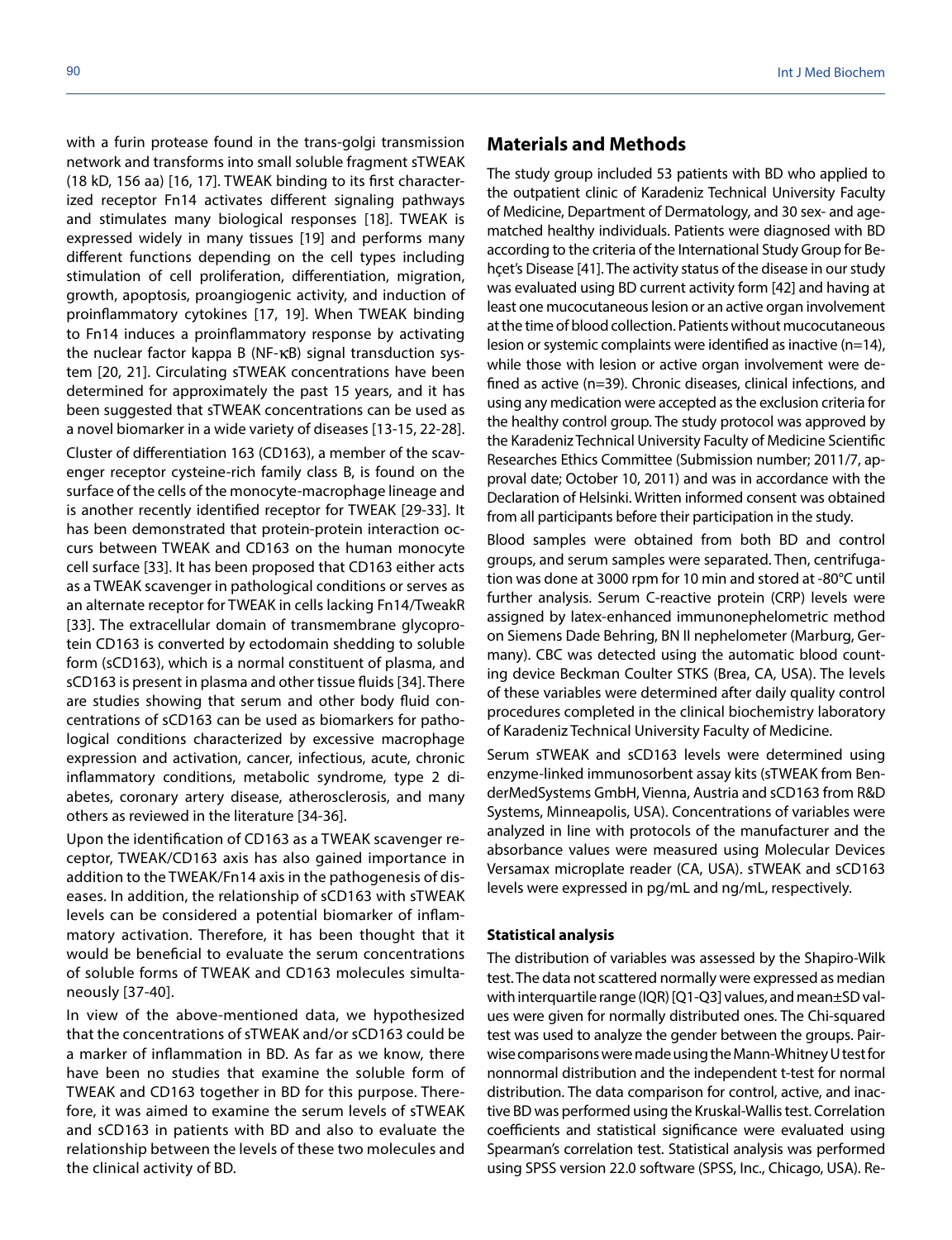ceiver operating characteristic (ROC) curves were constructed using Medcalc version 9.6.4 software (Medcalc software BVBA, Belgium) to assess the cutoff value, sensitivity, specificity, and respective area under the curves (AUCs) with 95% CI. A p-value less than 0.05 was considered statistically significant.

#### **Results**

Clinical features of patients with BD (n=53) during the whole disease duration time are presented in Table 1. Recurrent oral aphthosis was present in all patients with BD among the clinical manifestations, and most patients had other mucocutaneous involvements. More than half of the patients had ocular involvement. In addition, 75.5% of the patients were on medication therapy. The median value and the IQR of average disease duration were 5 and [2-10] years.

Demographic features, findings of blood sample analysis, serum sTWEAK, and sCD163 levels of the healthy control group, total, active, and inactive BD patients are presented

| Table 1. Clinical characteristics of Behçet's disease patients<br>during the course of the disease |    |      |  |  |  |
|----------------------------------------------------------------------------------------------------|----|------|--|--|--|
| <b>Clinical characteristics</b>                                                                    | n  | $\%$ |  |  |  |
| Oral aphthosis                                                                                     | 53 | 100  |  |  |  |
| Genital aphthosis                                                                                  | 45 | 84.9 |  |  |  |
| Papulopustular eruption                                                                            | 36 | 67.9 |  |  |  |
| Erythema nodosum                                                                                   | 32 | 60.4 |  |  |  |
| Ocular involvement                                                                                 | 31 | 58.5 |  |  |  |
| Vascular involvement                                                                               | 12 | 22.6 |  |  |  |
| Articular involvement                                                                              | 3  | 5.7  |  |  |  |
| Gastrointestinal involvement                                                                       | 1  | 1.9  |  |  |  |
| Neurologic involvement                                                                             | 1  | 1.9  |  |  |  |
| Epididymitis                                                                                       | 1  | 1.9  |  |  |  |
| Positive pathergy test                                                                             | 13 | 24.5 |  |  |  |
| Treatment                                                                                          | 40 | 75.5 |  |  |  |

in Table 2. Fifty-three patients with BD with a mean age±SD value of 35±10 years were included in this study. Of these patients, 29 were female and 24 were male individuals with a female percentage of 54.7. There were no statistically significant differences in terms of age and gender between the groups. Neutrophil counts increased significantly in patients with BD in comparison with the control group (p=0.001); however, lymphocyte counts did not vary. The neutrophil/lymphocyte ratios of patients with BD were also significantly higher than the ratio of the control groups (p=0.001). In addition, there was a significant increase in serum CRP levels of patients with BD compared with the control group (p=0.001). However, a significant difference was not found between patients with BD in the active and inactive groups at the levels of these variables.

Serum sTWEAK and sCD163 levels in total, active, and inactive patients with BD and the control group are given in Table 2 and shown Figure 1. The median sTWEAK levels of control, total, active BD, and inactive BD groups were 587, 776, 776, and 762 pg/mL, respectively. Also, median sCD163 levels of control, total, active BD, and inactive BD groups were 486, 602, 637, 545 ng/mL, respectively. The increase in the serum sTWEAK and sCD163 levels of both total and active BD patients were significant according to the control group (p=0.016 and p=0.003 for total and p=0.043 and p=0.011 for active, respectively). However, sCD163/sTWEAK ratio did not change in groups. Moreover, no statistically significant alterations were found according to clinical manifestations in serum concentrations of sTWEAK and sCD163. Furthermore, variables did not correlate with sTWEAK and sCD163 in total, active, and inactive BD patients (p>0.05).

ROC curve analysis of sTWEAK and sCD163 in patients with BD was performed to assess their potential diagnostic value for BD (Fig. 2). In addition, the curve was also generated for CRP, which is a classical clinically used inflammatory marker. AUC values of CRP, sCD163, and sTWEAK are shown in Figure 2. Serum sCD163 and sTWEAK levels had a discriminating ability between patients with BD and healthy controls with AUC val-

| Table 2. Demographic features and serum variable levels in the study groups |                                     |       |                                          |                                              |                |  |  |
|-----------------------------------------------------------------------------|-------------------------------------|-------|------------------------------------------|----------------------------------------------|----------------|--|--|
| Control<br>$(n=30)$                                                         | <b>Behcet's disease</b><br>$(n=53)$ | $p*$  | <b>Active Behcet's</b><br>disease (n=39) | <b>Inactive Behcet's</b><br>$disease (n=14)$ | $p^{\ast\ast}$ |  |  |
| $38±5(29-47)$                                                               | $35\pm10(14-58)$                    | 0.136 | $35 \pm 11$ (14-58)                      | $38+9(22-52)$                                | 0.326          |  |  |
| 14 (46.7)                                                                   | 29(54.7)                            | 0.481 | 21(53.8)                                 | 8(57.1)                                      | 0.832          |  |  |
| 3.40 [2.50-4.23]                                                            | 4.20 [3.40-5.40] <sup>a</sup>       | 0.001 | 3.80 [3.10-5.83]                         | 4.50 [4.05-5.10]                             | 0.503          |  |  |
| 2.20 [1.90-2.50]                                                            | 2.00 [1.50-2.50]                    | 0.054 | 2.00 [1.50-2.53]                         | 2.00 [1.50-2.20]                             | 0.530          |  |  |
| 1.49 [1.21-1.85]                                                            | 2.27 [1.65-2.94] <sup>a</sup>       | 0.001 | 2.18 [1.64-2.95]                         | 2.47 [2.02-2.80]                             | 0.552          |  |  |
| 0.11 [0.05-0.19]                                                            | $0.45$ [0.33-0.92] <sup>a</sup>     | 0.001 | $0.45$ [0.33-0.95]                       | 0.46 [0.33-0.88]                             | 0.787          |  |  |
| 587 [493-787]                                                               | 776 [606-987] <sup>a</sup>          | 0.016 | 776 [607-1000]                           | 762 [462-986]                                | 0.559          |  |  |
| 486 [396-564]                                                               | 602 [465-764] <sup>a</sup>          | 0.003 | 637 [459-772]                            | 545 [468-735]                                | 0.468          |  |  |
| $0.75$ [0.53-1.08]                                                          | $0.77$ [0.59-1.10]                  | 0.691 | $0.77$ [0.60-1.05]                       | $0.89$ [0.55-1.15]                           | 0.856          |  |  |
|                                                                             |                                     |       |                                          |                                              |                |  |  |

Age is given as mean±SD. The remaining variables are given as median with IOR [O1-O3]. Statistical analyses used: independent t-test for age, Pearson's Chi-squared test for gender, and the Mann-Whitney U test for the remaining variables. <sup>a</sup>: Different from the control group; \*: For comparison between control and BD; \*\*: For comparison between active and inactive BD. CRP: C-reactive protein; sTWEAK: Serum tumor necrosis factor-like weak inducer of apoptosis.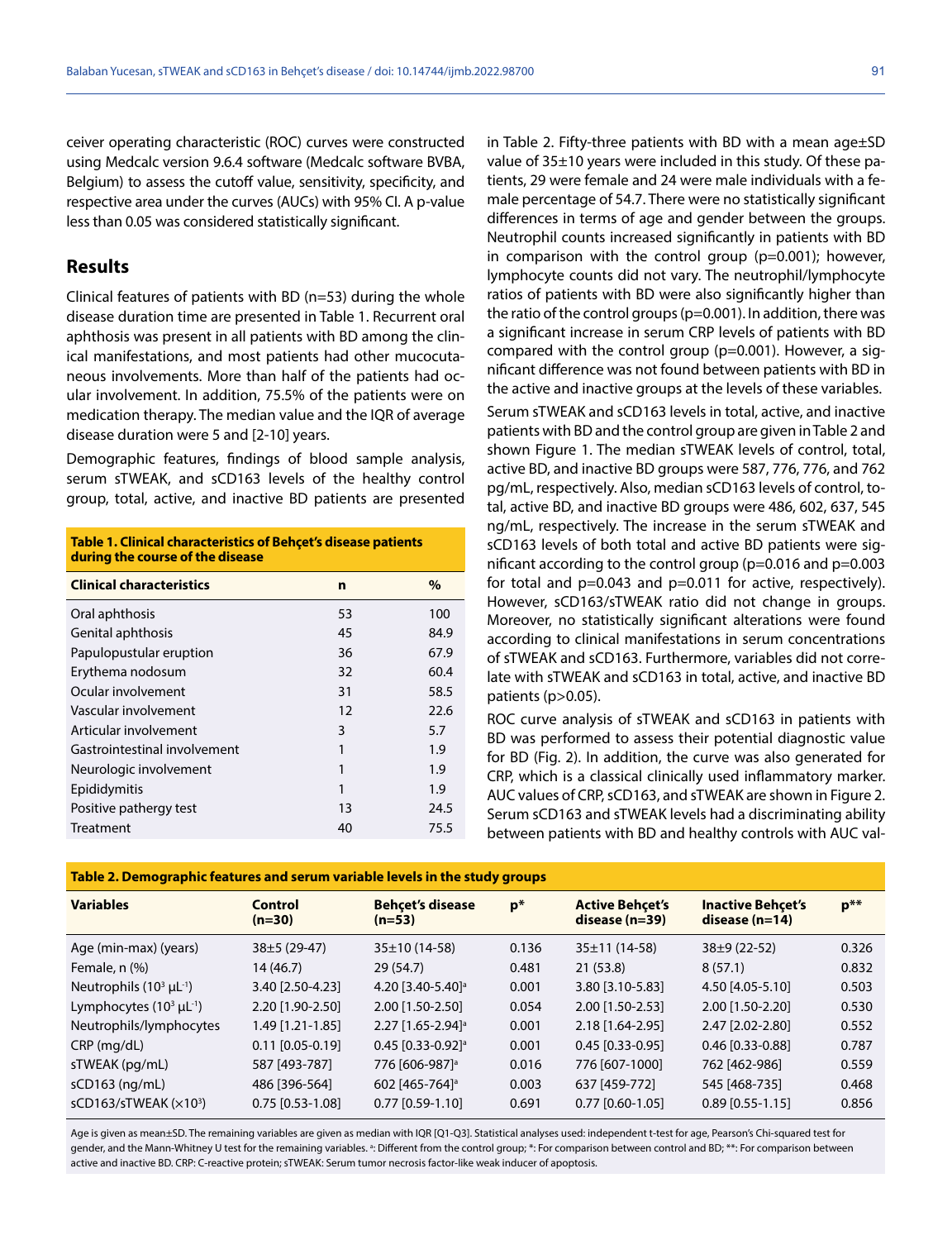

**Figure 1.** sTWEAK and sCD163 levels in control, active Behçet's disease, and inactive Behçet's disease groups.

Statistical analyses used: the Kruskal-Wallis test and post hoc Mann-Whitney U test. \*: Significantly different from the control group, p<0.043 for sTWEAK and p<0.010 for



**Figure 2.** Recevier operating characteristic curve of CRP, sTWEAK, and sCD163 levels in patients with Behçet's disease.

CRP: C-reactive protein; sTWEAK: Serum tumor necrosis factor-like weak inducer of

ues of 0.706 and 0.661, respectively. However, these variables did not reach the AUC value that was observed in CRP. Moreover, serum cutoff points corresponding to the maximum of the Youden index for sCD163 and sTWEAK were 672 ng/mL (43.4% sensitivity, 93.3% specificity) and 636 pg/mL (67.9% sensitivity, 63.3% specificity), respectively.

## **Discussion**

The primary finding of this study is increased concentrations of serum sTWEAK and sCD163 in patients with BD. Our results suggested that serum sTWEAK and sCD163 levels could distinguish patients with BD from healthy individuals. In addition, sTWEAK and sCD163 levels were observed to be high in patients with active complaints, and serum sCD163 levels increased in parallel to the clinical activity of the disease.

There are limited studies of sTWEAK in patients with BD. Icli et al. [43] evaluated the relationship between carotid artery intima-media thickness (cIMT) and serum sTWEAK levels as a marker for subclinical atherosclerosis in patients with BD [43]. They found serum sTWEAK levels higher in patients with BD than in the healthy control group. This result is in agreement with our present study, albeit no differences were observed between active and inactive patients. The reason for the increase in the serum sTWEAK level could be due to BD being a systemic inflammatory disease. Moreover, they showed a positive correlation between serum TWEAK levels and both disease activity and cIMT [43]. Study group differences mainly resulted from low heterogeneity of clinical activity of the current study may be responsible for why we could not find a relationship with disease activity.

The second main finding of the current study is that serum sCD163 concentrations were found to be significantly higher in total, active, and inactive BD patients compared with the control group, and it had the highest value in active patients (Table 2, Fig. 1). Two studies investigated the concentration of sCD163 in patients with BD. Abu El-Asrar et al. [44] analyzed the soluble cytokine receptors including sCD163 in the aqueous humor samples from patients with active uveitis associated with four systemic inflammatory diseases containing 13 male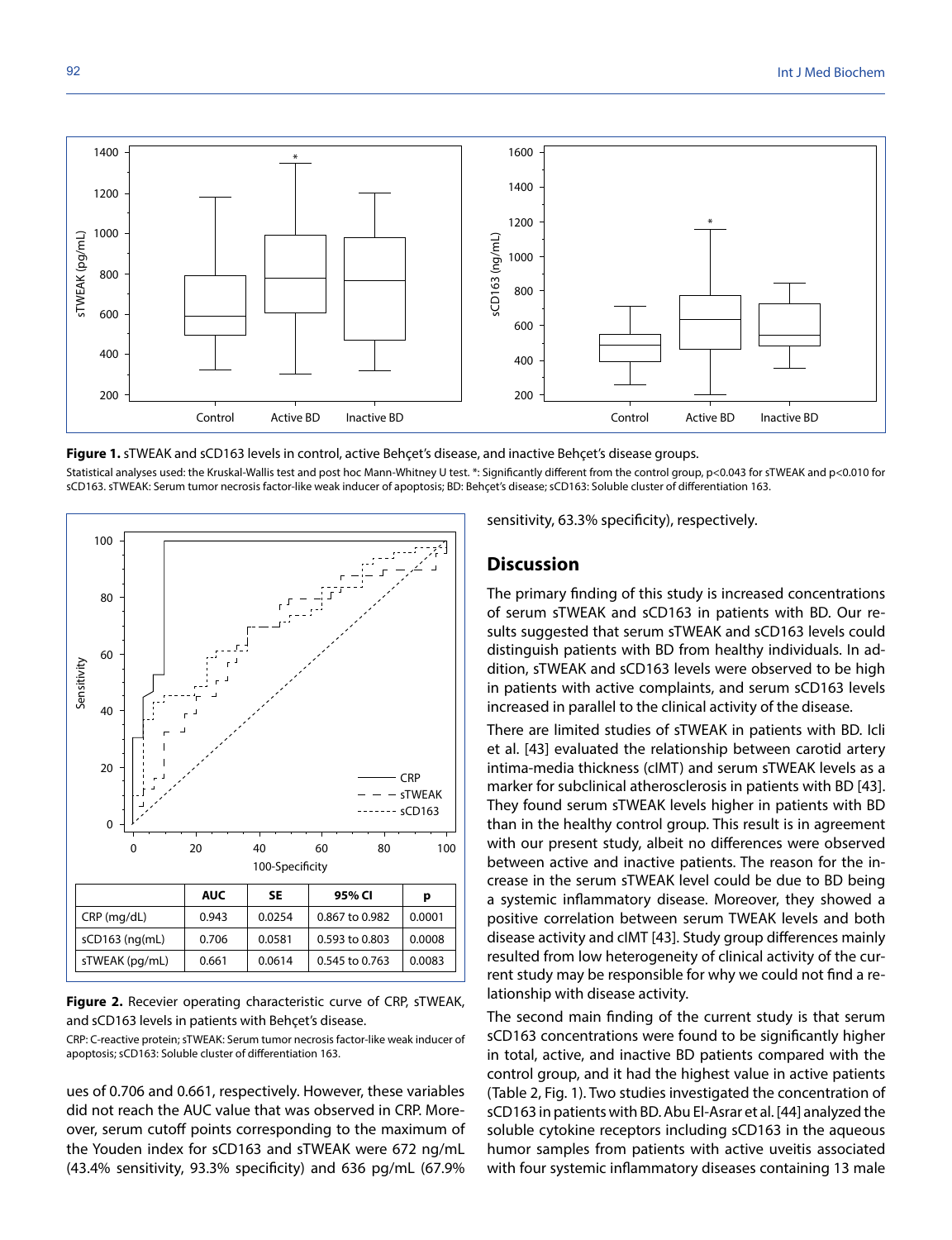patients with BD with the use of multiplex assays [44]. Unlike our study, they determined aqueous humor sCD163 levels and observed that aqueous humor sCD163 levels were significantly higher in all patients with active uveitis, inclusive of BD, compared with healthy controls (n=9). Based on the knowledge that sCD163 can be used as a marker for macrophage activation, they hypothesized that increased macrophage activation in active uveitis might be related to this elevation [44]. However, in another study, 25 serum cytokines including sCD163 and TWEAK were quantified simultaneously using cytokine bead arrays in 46 patients with BD and 19 healthy individuals, both of them were Caucasians of Italian origin [45]. No differences between patients with BD and the control group were observed in serum levels of sCD163 and sTWEAK. However, they did not present findings on the circulating levels of the sCD163 in active and inactive patients [45]. The current study differs from these two studies in that it is the first to demonstrate higher serum concentrations of sCD163 in patients with BD when compared with the control group. This finding is consistent with the literature. Many studies have shown that the serum sCD163 level increases in various pathological conditions other than BD, such as atherosclerosis, gaucher, hemophagocytic syndrome, macrophage activation syndrome, and rheumatoid arthritis [34-36].

Our proposal about the mechanism for the increase in the circulating amount of TWEAK and CD163 in BD is as follows: TWEAK expression is increased in BD being a systemic inflammatory disease. TWEAK exerts its proinflammatory effect by binding to the Fn14 receptor and activates the NF- $\kappa$ B signaling pathway. Scavenger receptor CD163 expression is increased in response to increased expression of the proinflammatory cytokine TWEAK because the receptor mediates endocytic uptake and degradation of TWEAK. It has been observed that TWEAK involves the upregulation of a disintegrin and metalloprotease ADAM17 and other sheddases in keratinocytes [46]. ADAM17 is shown to cleave CD163 ectodomain and leads to the generation of sCD163, and this shedding downregulates the surface expression of CD163 but increases the circulating levels of sCD163 [47]. The increase in both circulating TWEAK and CD163 concentrations suggests that the expression of both molecules may be increased in patients with BD. To prove this hypothesis, future studies are needed in patients with BD with a wide range of clinical manifestations.

We also determined the sCD163/sTWEAK ratio as a possible candidate biomarker in patients with BD. This is another different aspect of our research from the literature about these molecules in BD. However, sCD163/sTWEAK ratio did not change significantly in groups. Moreno et al. [30] were the first researchers to propose using the sCD163/sTWEAK ratio to assess the relationship between sTWEAK and its scavenger receptor sCD163 concentrations. In this study, it was shown that CD163 and TWEAK were expressed in the opposite direction in human carotid atherosclerotic plaques, and at the same time, sCD163 plasma level was negatively related to sTWEAK. They argued that the sCD163/sTWEAK ratio could be a potential biomarker of clinical and subclinical atherosclerosis.

To examine the diagnostic values of serum sTWEAK and sCD163 levels in BD, ROC curve was constructed. ROC curve analyses of sTWEAK and sCD163 for BD showed discriminating powers, but their values were not as good as CRP. Although CRP was a stronger discriminating ability between patients with BD and healthy controls than serum sTWEAK and sCD163 levels, the levels of CRP were not different both in active and inactive BD. While CRP, being a conventional biomarker, is commonly used to assess disease activity in daily clinical practice of BD, clinical experience has shown that this marker may not be sufficient to monitor disease activity. In fact, no diagnostic marker has been found so far to evaluate disease activity. The concentrations of sCD163 in active patients were higher than those in inactive patients in our study despite not being statistically significant. This finding suggests that sCD163 may be a potential determinant to evaluate the disease activity of BD.

The main limitation of our study are the number of inactive patients with BD and the low heterogeneity of clinical activity. The small number of the inactive patient group and the low heterogeneity of clinical activity may result in the low distinguishing power of active patients with BD from inactive patients. Also, this could be a reasonable explanation for the discrepancy of results seen in the present literature data in BD. Moreover, we could see the correlation with involvement by increasing the number. For example, it is worth noting that the sample size of patients with vascular involvement in this study was small. Determine the circulating amount of these cytokines would be useful, by increasing the number of patients with vascular involvement, as a further study.

It was concluded that circulating sTWEAK and its scavenger receptor sCD163 levels were increased in BD, significantly predicted the disease, and might be significant molecules to assess inflammation.

**Conflict of Interest:** The authors declare that there is no conflict of interest.

**Ethics Committee Approval:** The study was approved by The Karadeniz Technical University Faculty of Medicine Scientific Researches Ethics Committee (No: 7, Date: 10/10/2011).

**Financial Disclosure:** This research work was supported by the Research Fund of Karadeniz Technical University, Project Number: 5831. This research did not receive funds to cover publication costs.

**Peer-review:** Externally peer-reviewed.

**Authorship Contributions:** Concept – F.B.Y., A.O.; Design – F.B.Y., A.O., D.A.A., B. Aksan; Supervision – F.B.Y., A.O.; Funding – F.B.Y.; Materials – F.B.Y., D.A.A., B. Aksan, B. Akcan, B.K., S.B.; Data collection &/or processing – F.B.Y., D.A.A., B. Aksan, S.O.Y., B.A., S.B.; Analysis and/or interpretation – F.B.Y., A.O., S.O.Y.; Literature search – F.B.Y., S.O.Y., B.K.; Writing – F.B.Y., A.O.; Critical review – F.B.Y., A.O., D.A.A., B. Aksan, S.O.Y., B. Akcan, B.K., S.B.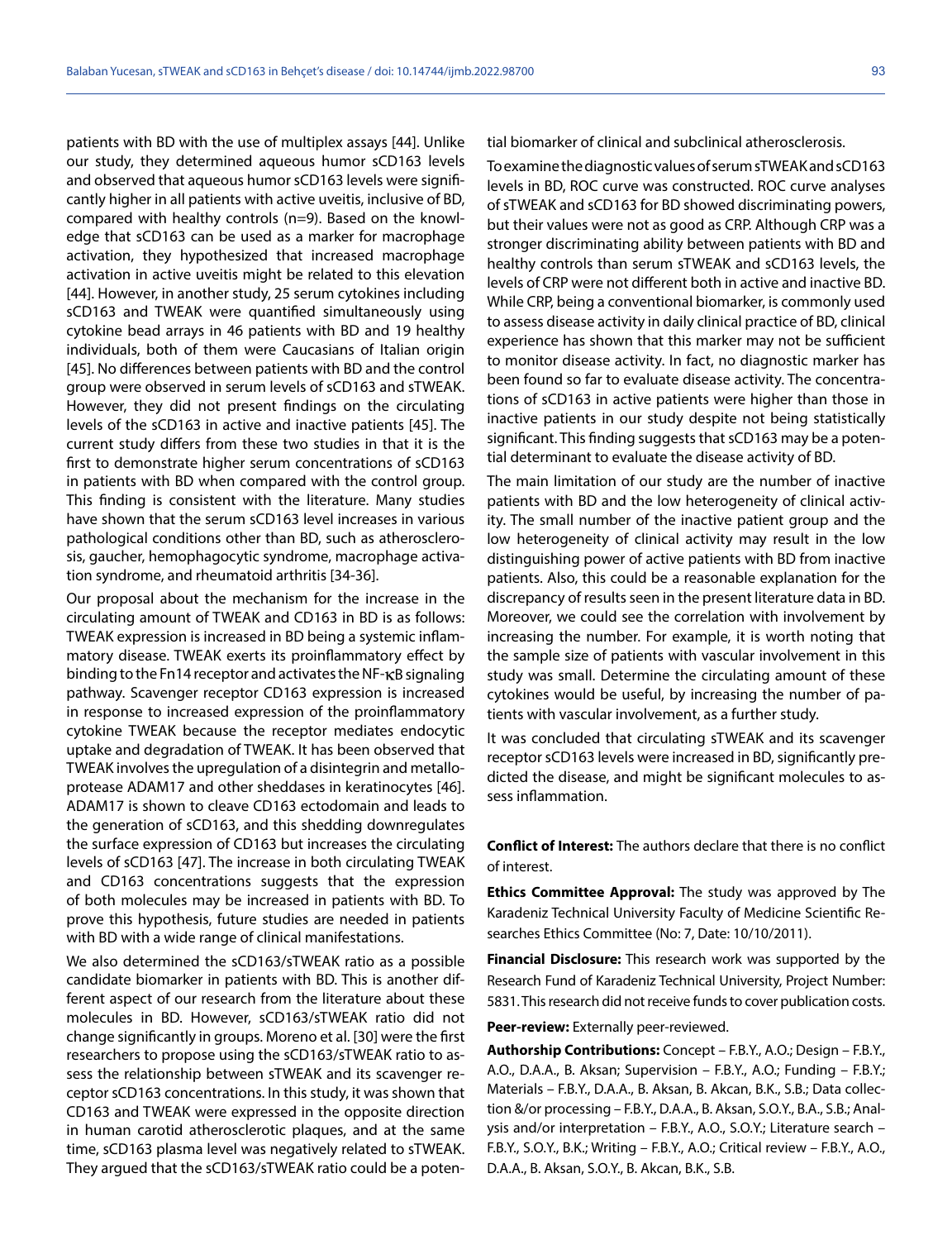### **References**

- 1. Yazıcı Y, Yazıcı H, editors. Behcet's Syndrome. New York: Springer; 2[010. \[CrossRef\]](https://doi.org/10.1007/978-1-4419-5641-5)
- 2. Leccese P, Alpsoy E. Behçet's Disease: An Overview of Etiopathogenesis. Front Immunol 2019;10:106[7. \[CrossRef\]](https://doi.org/10.3389/fimmu.2019.01067)
- 3. Gül A. Pathogenesis of Behçet's disease: autoinflammatory features and beyond. Semin Immunopathol 2015;37(4):413–8.
- 4. Becatti M, Emmi G, Bettiol A, Silvestri E, Di Scala G, Taddei N, et al. Behçet's syndrome as a tool to dissect the mechanisms of thrombo-inflammation: clinical and pathogenetic aspects. Clin Exp Immunol 2019;195(3):322–33[. \[CrossRef\]](https://doi.org/10.1111/cei.13243)
- 5. Zhou ZY, Chen SL, Shen N, Lu Y. Cytokines and Behcet's disease. Autoimmun Rev 2012;11(10):699–70[4. \[CrossRef\]](https://doi.org/10.1016/j.autrev.2011.12.005)
- 6. Greco A, De Virgilio A, Ralli M, Ciofalo A, Mancini P, Attanasio G, et al. Behçet's disease: New insights into pathophysiology, clinical features and treatment options. Autoimmun Rev 2018;17(6):567–7[5. \[CrossRef\]](https://doi.org/10.1016/j.autrev.2017.12.006)
- 7. Menyawi ME, Fawzy M, Al-Nahas Z, Edris A, Hussein H, Shaker O, et al. Serum tumor necrosis factor alpha (TNF-a) level in patients with Behçet's disease: Relation to clinical manifestations and disease activity. Egypt Rheumatol 2014;36:139–43.
- 8. Hamzaoui K, Hamzaoui A, Guemira F, Bessioud M, Hamza MH, Ayed K. Cytokine profile in Behçet's disease patients. Scand J Rheumatol 2002;31(4):205–1[0. \[CrossRef\]](https://doi.org/10.1080/030097402320318387)
- 9. Mendes D, Correia M, Barbedo M, Vaio T, Mota M, Gonçalves O, et al. Behçet's disease--a contemporary review. J Autoimmun 2009;32(3–4):178–88[. \[CrossRef\]](https://doi.org/10.1016/j.jaut.2009.02.011)
- 10. Pay S, Şimşek I, Erdem H, Dinç A. Immunopathogenesis of Behçet's disease with special emphasize to the possible role of antigen presenting cells. Rheumatol Int 2007;27:417–24.
- 11. Locksley RM, Killeen N, Lenardo MJ. The TNF and TNF receptor superfamilies: integrating mammalian biology. Cell 2001;104:487–5[01. \[CrossRef\]](https://doi.org/10.1016/S0092-8674(01)00237-9)
- 12. Bodmer J, Schneider P, Tschopp J. The molecular architecture of the TNF superfamily. Trends Biochem Sci 2002;27:19–26.
- 13. Nakhjavani MR, Abediazar S, Ghorbanihaghjo A, Esmaeili N, Pourlak T, Zununi Vahed S. Serum tumor necrosis factor-like weak inducer of apoptosis (sTWEAK) and IL-17 levels are associated with disease activity in systemic lupus erythematosus patients with and without nephritis. J Renal Inj Prev 2019;8(3):204–10.
- 14. Park MC, Chung SJ, Park YB, Lee SK. Relationship of serum TWEAK level to cytokine level, disease activity, and response to anti-TNF treatment in patients with rheumatoid arthritis. Scand J Rheumatol 2008;37(3):1[73–8. \[CrossRef\]](https://doi.org/10.1080/03009740801898608)
- 15. Kaplan M, Yuksel M, Ates I, Yalın Kilic ZM, Kilic H, Ates H, et al. Are sTWEAK and IL-17A levels in ınflammatory bowel disease associated with disease activity and etiopathogenesis? Inflamm Bowel Dis 2016;22(3):615–2[2. \[CrossRef\]](https://doi.org/10.1097/MIB.0000000000000632)
- 16. Chicheportiche Y, Bourdon PR, Xu H, Hsu YM, Scott H, Hession C, et al. TWEAK, a new secreted ligand in the tumor necrosis factor family that weakly induces apoptosis. J Biol Chem 1997;272(51):32401–1[0. \[CrossRef\]](https://doi.org/10.1074/jbc.272.51.32401)
- 17. Wiley SR, Winkles JA. TWEAK, a member of the TNF superfamily, is a multifunctional cytokine that binds the TweakR/Fn14 receptor. Cytokine Growth Factor Rev 2003;14(3–4):241–9.
- 18. Winkles JA. The TWEAK-Fn14 cytokine-receptor axis: discovery, biology and therapeutic targeting. Nat Rev Drug Discov 2008;7(5):411–2[5. \[CrossRef\]](https://doi.org/10.1038/nrd2488)
- 19. Burkly LC, Michaelson JS, Hahm K, Jakubowski A, Zheng TS. TWEAKing tissue remodeling by a multifunctional cytokine: role of TWEAK/Fn14 pathway in health and disease. Cytokine 2007;40(1):1–16[. \[CrossRef\]](https://doi.org/10.1016/j.cyto.2007.09.007)
- 20. Han S, Yoon K, Lee K, Kim K, Jang H, Lee NK, et al. TNF-related weak inducer of apoptosis receptor, a TNF receptor superfamily member, activates NF-kappa B through TNF receptor-associated factors. Biochem Biophys Res Commun 2003;305(4):789–96. [\[CrossRef\]](https://doi.org/10.1016/S0006-291X(03)00852-0)
- 21. Brown SA, Ghosh A, Winkles JA. Full-length, membrane-anchored TWEAK can function as a juxtacrine signaling molecule and activate the NF-kappaB pathway. J Biol Chem 2010;285(23):17432–41[. \[CrossRef\]](https://doi.org/10.1074/jbc.M110.131979)
- 22. Blanco-Colio LM, Martín-Ventura JL, Muñóz-García B, Orbe J, Páramo JA, Michel JB, et al. Identification of soluble tumor necrosis factor-like weak inducer of apoptosis (sTWEAK) as a possible biomarker of subclinical atherosclerosis. Arterioscler Thromb Vasc Biol 2007;27(4):916–[22. \[CrossRef\]](https://doi.org/10.1161/01.ATV.0000258972.10109.ff)
- 23. Jelić-Ivanović Z, Bujisić N, Spasić S, Bogavac-Stanojević N, Spasojević-Kalimanovska V, Kotur-Stevuljević J. Circulating sTWEAK improves the prediction of coronary artery disease. Clin Biochem 2009;42(13–14):1381–6.
- 24. Chorianopoulos E, Jarr K, Steen H, Giannitsis E, Frey N, Katus HA. Soluble TWEAK is markedly upregulated in patients with ST-elevation myocardial infarction and related to an adverse short-term outcome. Atherosclerosis 2010;211(1):322–6.
- 25. Wang H, Wang S, Li L, Wang X, Liu C, Lu M, et al. Involvement of the cytokine TWEAK in the pathogenesis of psoriasis vulgaris, pustular psoriasis, and erythrodermic psoriasis. Cytokine 2021;138:15539[1. \[CrossRef\]](https://doi.org/10.1016/j.cyto.2020.155391)
- 26. Mirioglu S, Cinar S, Yazici H, Ozluk Y, Kilicaslan I, Gul A, et al. Serum and urine TNF-like weak inducer of apoptosis, monocyte chemoattractant protein-1 and neutrophil gelatinase-associated lipocalin as biomarkers of disease activity in patients with systemic lupus erythematosus. Lupus 2020;29(4):379–88.
- 27. Vendrell J, Chacón MR. TWEAK: A New Player in Obesity and Diabetes. Front Immunol 2013;4:48[8. \[CrossRef\]](https://doi.org/10.3389/fimmu.2013.00488)
- 28. Ma HY, Chen S, Cao WD, Min CT. Diagnostic value of TWEAK for predicting active lupus nephritis in patients with systemic lupus erythematosus: a systematic review and meta-analysis. Ren Fail 2021;43(1):20–31[. \[CrossRef\]](https://doi.org/10.1080/0886022X.2020.1853568)
- 29. Van Gorp H, Delputte PL, Nauwynck HJ. Scavenger receptor CD163, a Jack-of-all-trades and potential target for cell-directed therapy. Mol Immunol 2010;47(7–8):1650–60.
- 30. Moreno JA, Muñoz-García B, Martín-Ventura JL, Madrigal-Matute J, Orbe J, Páramo JA, et al. The CD163-expressing macrophages recognize and internalize TWEAK: potential consequences in atherosclerosis. Atherosclerosis 2009;207(1):103–1[0. \[CrossRef\]](https://doi.org/10.1016/j.atherosclerosis.2009.04.033)
- 31. Graversen JH, Madsen M, Moestrup SK. CD163: a signal receptor scavenging haptoglobin-hemoglobin complexes from plasma. Int J Biochem Cell Biol 2002;34(4):309–14.